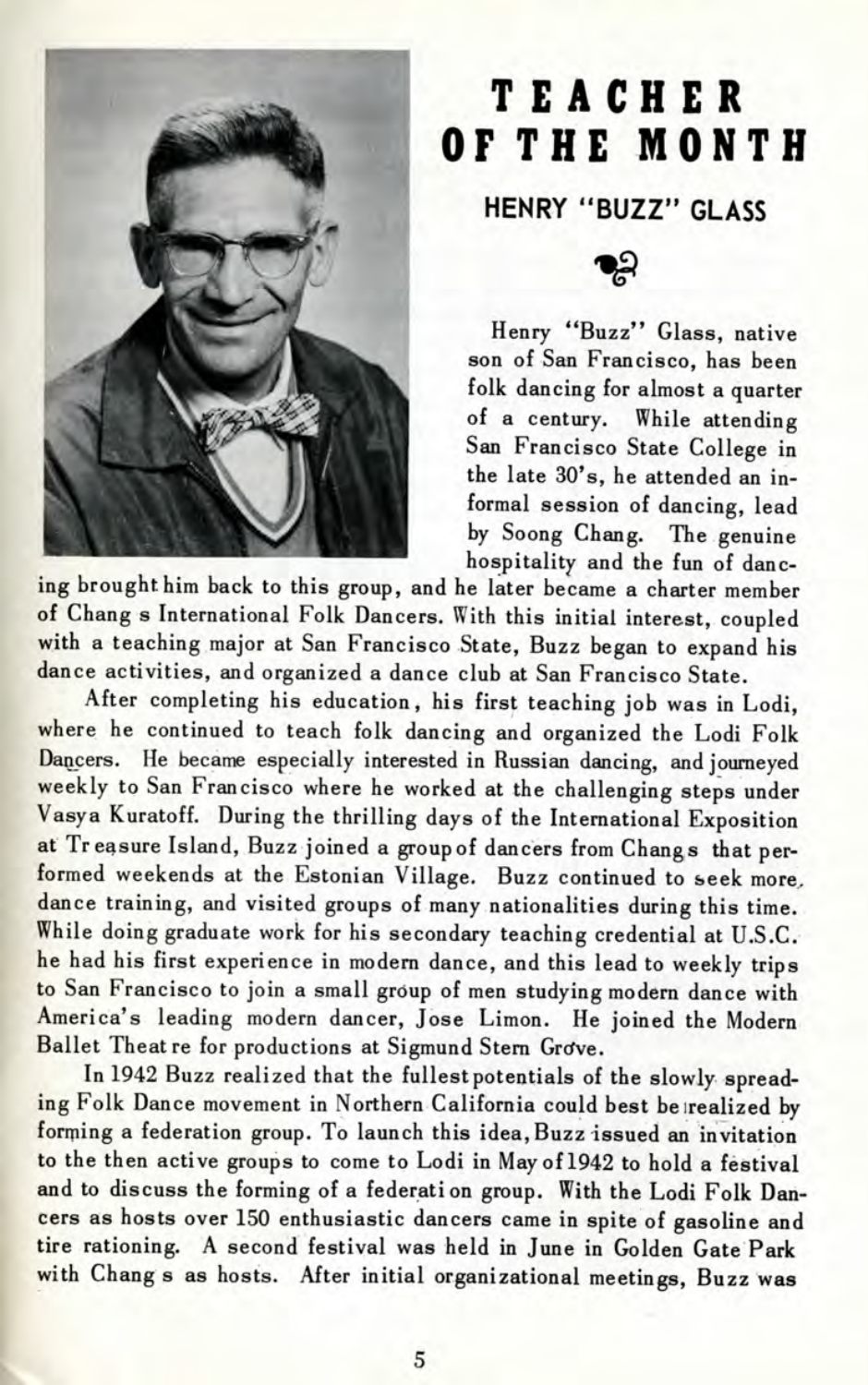elected as first president of the Folk Dance Federation of California, an organization that has continued to grow and expand for nineteen years under many excellent leaders. The first secretary, Frances Farnell, became Mrs. Buzz Glass in December of 1942, and together they continued active participation in Federation affairs for several years.

In 1943 Buzz started teaching in Oakland, where he is still teaching Spanish and Physical Education at the Bret Harts Junior High School. However, for years Buzz taught mentally retarded children and found this a challenging and most inspiring teaching field.

Buzz and Frances joined the Berkeley Folk Dance Group, continued to dance with Chang's, and worked with exhibition groups from both of these clubs. Buzz organized the Castle Promenaders,and from this active group developed many fine leaders, among them Milly von Konsky, Ruth Graham, and Clyde Evans. Harold and Betty Pearson and Eleanor and Wes Huntze, very fine Federation teachers, were also members of this group. During this time Buzz added social dancing to his interests, and became a teacher for the Arthur Murray studios in Oakland for a short time.

One of the most rewarding experiences came in working with Miss Lucile Czarnowski, Chairman of the Federation Research Committee at that time. Buzz served on the Research Committee underMiss Czarnowski helping to produce Volumes 1-5, inclusive, of Folk Dances from Near and Far. Miss Czarnowski has given so very much to the folk dance movement, and Buzz cannot give enough credit to Miss Czarnowski for all that he has learned from her.

During the early years of "Let's Dance", Buzz served as Assistant Editor and then as Editor of "Let's Dance", for a short time.

Buzz taught folk dance classes for the University of California Extension Division for eleven years. One of his early students, Grace West, went on to become a very fine teacher and leader in folk dancing. Under Buzz's direction, another early student, Mrs. Ruth Voss, a former student of Mrs. Francesca Aquino of the Philippine Islands and the National authority on Philippine folk dancing, introduced several Philippine dances that were popular several years ago, including the Phillipine Mazurkaand Baruray.

As people began to enjoy some of the old American round dances, Buzz saw the possibilities of an emerging field in American round dancing, combining the dignity and flow of the old with the inspiration of the present generation. This lead to his original choreography of several dances still enjoying wide popularity with folk dancers throughout the world, such as: *Blue Pacific. Beautiful Ohio, Missouri Waltz, Buzz's Mixer, Wrangler's Two-Step, Cha Vidrio,* etc. Buzz also arranged the *Skaters' Waltz* that is again enjoying wide popularity, and which will be taught again at the Stockton Folk Dance Camp this summer by popular demand.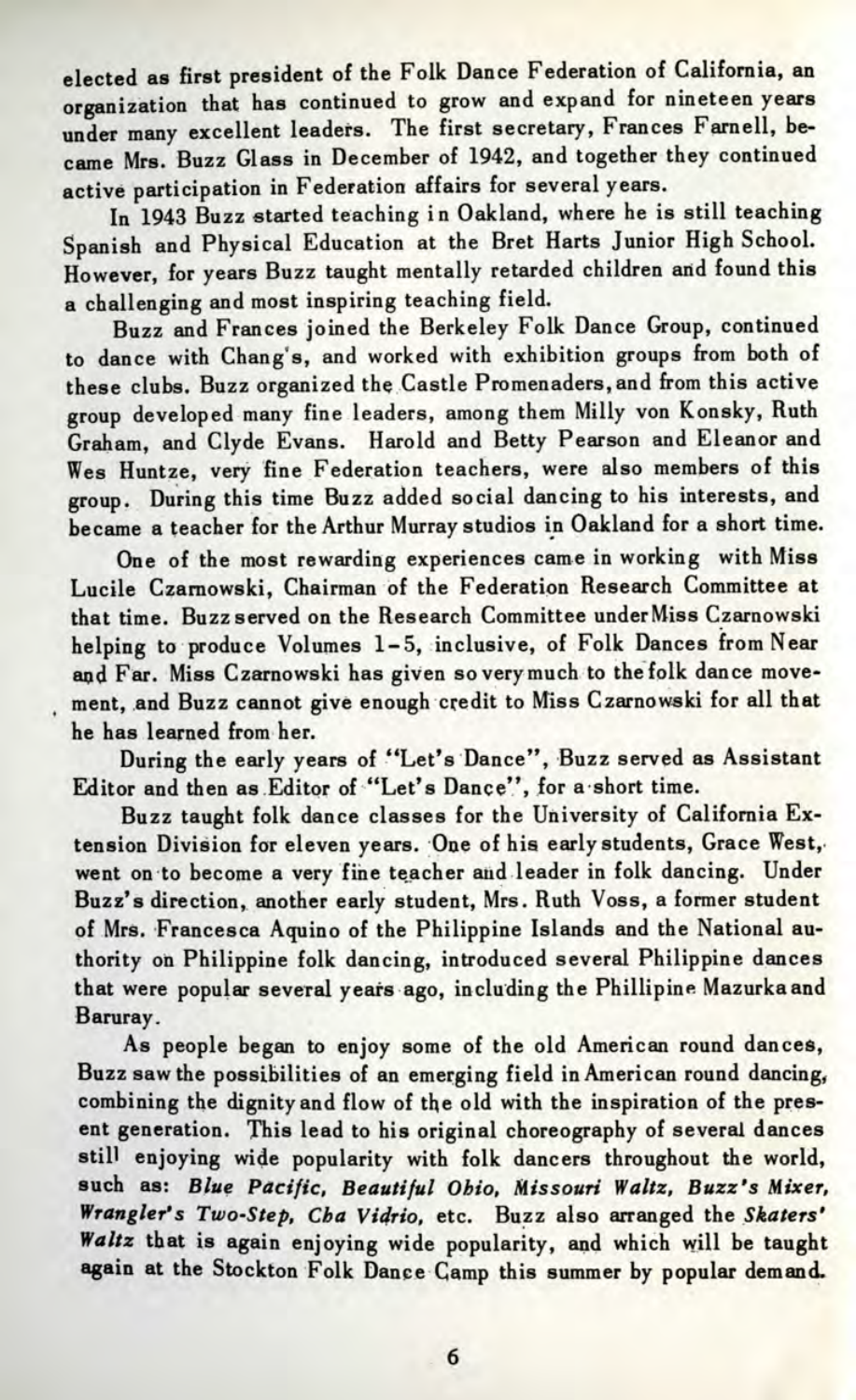Buzz helped in the launching of Corri do when he observed Avis Landis Bez dancing with a Mexican group during the war, and this dance was launched by the Castle Promenaders and Mrs. Bez. The Oklahoma Mixer was named by Buzz as a result of a teaching session at Asilomar, under the direction of Lawton Harris. This dance, originally known as the *Texas Schottische* was learned from Larry Eisenberg. The *Hopak*, as performed by Federation dancers is another of Buzz's dance arrangements.

He was co-chairman of two Mills College Easter week Institutes, and served as chairman of the Dance Department of Mills College for two summer sessions in 1951 and 1952. At one of the Mills College sessions Buzz discovered a Dublin lass, Una Kennedy, now Mrs. Sean O'Farrell, and it is with pride we dance many of the fine Irish dances introduced by Una Kennedy O'Farrell.

For thirteen years he has enjoyed teaching on the Staff on the University of the Pacific's Folk Dance Camp, and the helpful and considerate guidance of Lawton Harris, director, has been a most inspiring venture, and has given him an opportunity to work and dance with the world's leaders.

Buzz, for many years, has been devoted to educational dance activities, and in 1953 taught at the University of Southern California for a summer session and has given sessions for Chico State College in 1956 and for two years, 1958 and 1959 for the California Physical Education Workshop for Women at CalPoly in San LuisObispo. He has given several courses for the San Francisco State Extension Division, as well as Institutes throughout California and Oregon for teachers.

Probably the highlight was being awarded a Ford Foundation Fellowship in 1954-55 to study and travel in Mexico for one year. Buzz studied dancing at the National University of Mexico under Sra. Alura Flores de Angeles and also studied history, folk music, and spanish at Mexico City College. Buzz danced, with a number of Mexican folk dance groups, studying with many other leaders while there, and also traveled throughout Mexico observing many native fiestas and .celebrations. Buzz has completed a book on Mexico dancing, and hopes to have it published in the near future. One of the most popular Mexican dances he has introduced is the *Polca Mexicans—Jesusita.* Others such as. *La Mosca and Jota Tapatia* still enjoy limited popularity.

Buzz has served as chairman for two committees to write a course of study for social dancing in the Oakland Junior High Schools, and will continue to serve on this committee. This spring he presented a program of social dance, folk dance, creative dance, tumbling and physical fitness involving 350 junior high school students. Buzz is continuing to expand his dance activities, particularly in the field of teen-age dance, and has developed new techniques and methods in presenting teen-age dance and feels this is a very vital field at this time. He has only one dance group